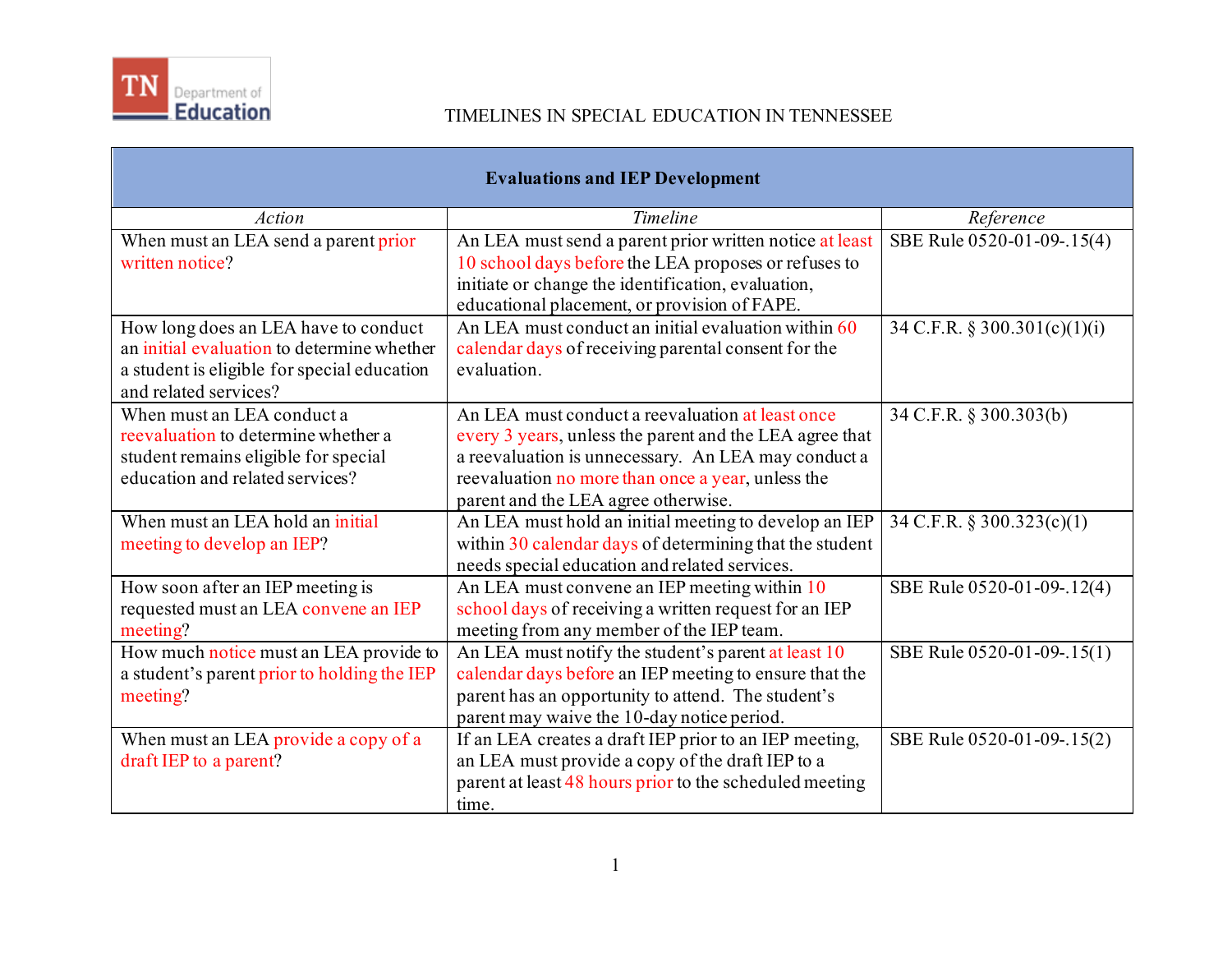

| How often must an LEA conduct a review<br>of a student's IEP?                                 | An LEA must review the student's IEP periodically,<br>but not less than annually, to determine whether the<br>annual goals for the student are being achieved.                                                                                                                                                                                                                                                                                                                                                                                                          | 34 C.F.R. § 300.324(b)(1)(i) |
|-----------------------------------------------------------------------------------------------|-------------------------------------------------------------------------------------------------------------------------------------------------------------------------------------------------------------------------------------------------------------------------------------------------------------------------------------------------------------------------------------------------------------------------------------------------------------------------------------------------------------------------------------------------------------------------|------------------------------|
| If no agreement is reached at the IEP<br>meeting, when does a proposed IEP go<br>into effect? | The proposed IEP goes into effect once 14 calendar<br>days have passed since the IEP meeting to afford the<br>student's parent the opportunity to request a due<br>process hearing. (Note: If a due process complaint is<br>filed within 14 calendar days, stay-put is invoked and<br>the proposed IEP does not go into effect.)                                                                                                                                                                                                                                        | SBE Rule 0520-01-09-.12(3)   |
| <b>Disciplinary Actions</b>                                                                   |                                                                                                                                                                                                                                                                                                                                                                                                                                                                                                                                                                         |                              |
| When does a change in educational<br>placement occur because of disciplinary<br>removals?     | A change in educational placement because of<br>disciplinary removals occurs when either:<br>1. The LEA removes the student from his or her<br>current educational placement for more than 10<br>consecutive school days; or<br>2. The LEA subjects the student to a series of<br>removals that constitute a pattern because (a) the<br>series of removals total more than 10 school days<br>in a school year and (b) the student's behavior is<br>substantially similar to the student's behavior in<br>previous incidents that resulted in the series of<br>removals. | 34 C.F.R. § 300.536(a)       |
| When must an LEA conduct a<br>manifestation determination review?                             | An LEA must conduct a manifestation determination<br>review within 10 school days of any decision to change<br>the student's placement because of a code of conduct<br>violation.                                                                                                                                                                                                                                                                                                                                                                                       | 34 C.F.R. § 300.530(e)       |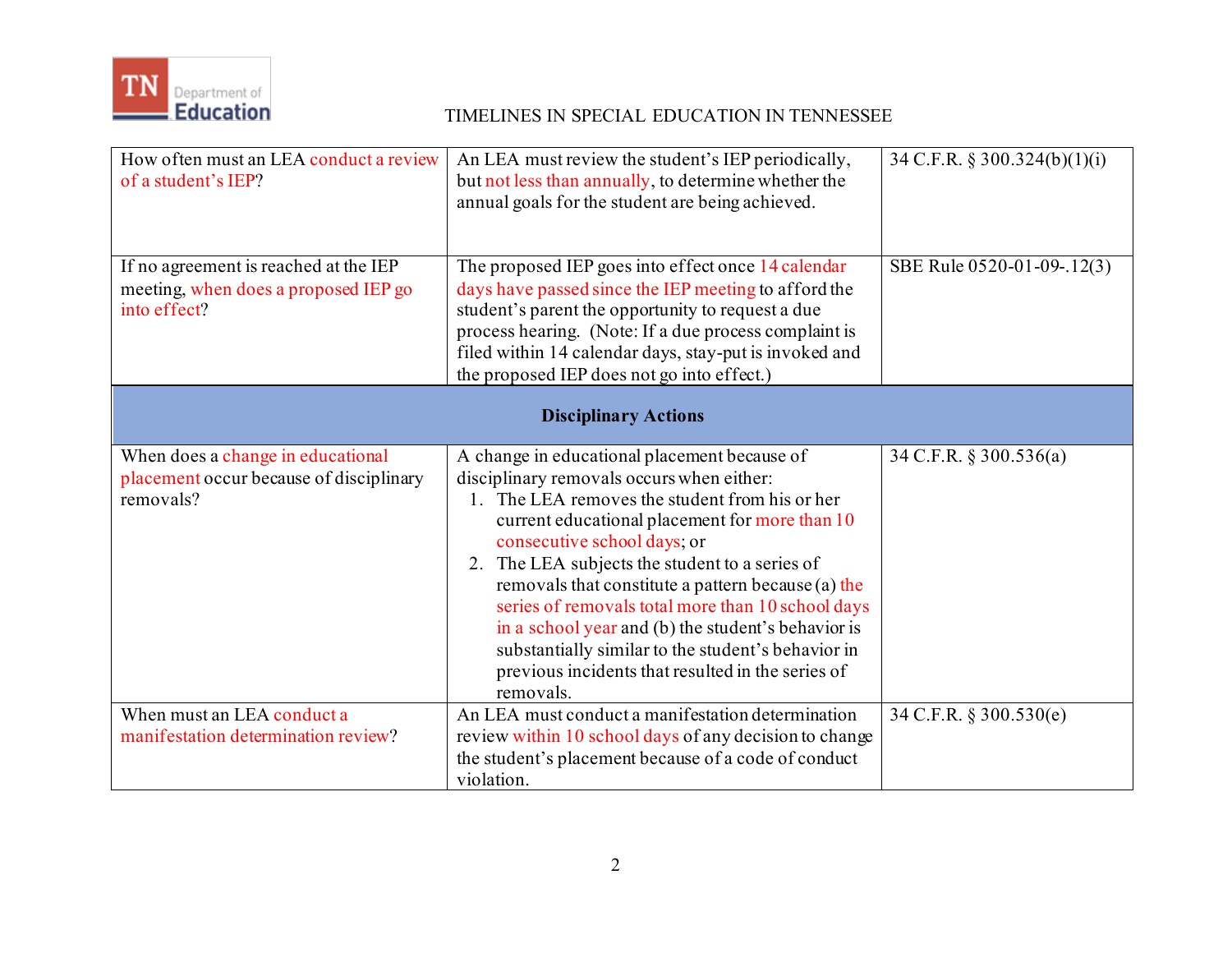

| How much notice must an LEA provide to<br>a student's parent prior to holding a<br>manifestation determination review?                       | An LEA must notify the student's parent at least 24<br>hours prior to a manifestation determination review.                                                                                                                                                                                                                                                                                                                                                                                                                                                                                                                                                                                                    | SBE Rule 0520-01-09-.15(3) |
|----------------------------------------------------------------------------------------------------------------------------------------------|----------------------------------------------------------------------------------------------------------------------------------------------------------------------------------------------------------------------------------------------------------------------------------------------------------------------------------------------------------------------------------------------------------------------------------------------------------------------------------------------------------------------------------------------------------------------------------------------------------------------------------------------------------------------------------------------------------------|----------------------------|
| What is the maximum amount of time that<br>an LEA can place a student with a<br>disability in an interim alternative<br>educational setting? | An LEA may place a student with a disability in an<br>interim alternative educational setting for not more<br>than 45 school days, regardless of whether the behavior<br>is determined to be a manifestation of the student's<br>disability, if the student:<br>1. Carries a weapon to or possesses a weapon at<br>school, on school premises, or to or at a school<br>function; or<br>2. Knowingly possesses or uses illegal drugs, or<br>sells or solicits the sale of a controlled substance<br>while at school, on school premises, or to or at a<br>school function; or<br>3. Has inflicted serious bodily injury upon another<br>person while at school, on school premises, or at a<br>school function. | 34 C.F.R. § 300.530(g)     |
| <b>Restraints and Isolations</b>                                                                                                             |                                                                                                                                                                                                                                                                                                                                                                                                                                                                                                                                                                                                                                                                                                                |                            |
| When must an LEA report the use of a<br>restraint or isolation to the student's<br>parent?                                                   | An LEA must notify the student's parent the same day<br>that a restraint or isolation is used.                                                                                                                                                                                                                                                                                                                                                                                                                                                                                                                                                                                                                 | SBE Rule 0520-01-09-.23(5) |
| When must an LEA convene an IEP<br>meeting following a use of restraint?                                                                     | An LEA must convene an IEP meeting within 10<br>calendar days of the use of a restraint if:<br>1. The student's IEP does not provide for the use of<br>restraint; or<br>The student's IEP does not provide for the use of<br>2.<br>restraint for the behavior precipitating such<br>action; or                                                                                                                                                                                                                                                                                                                                                                                                                 | SBE Rule 0520-01-09-.23(7) |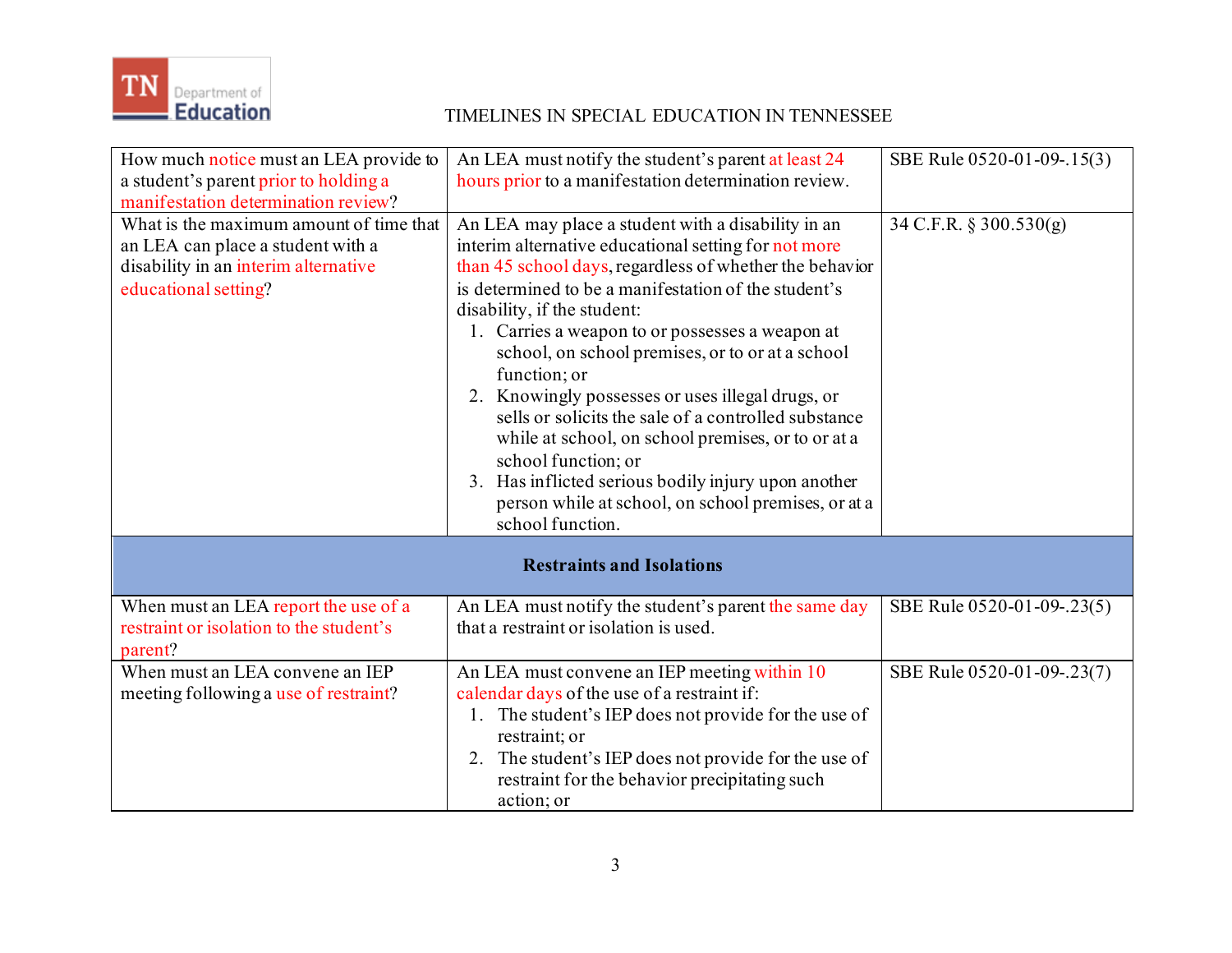

|                                                                          | 3. School personnel are required to use a physical<br>holding restraint that either (a) lasts longer than 5<br>minutes or (b) lasts longer than the time provided<br>in the student's IEP.                                                                                                                                                                                                                                                                                                                 |                            |
|--------------------------------------------------------------------------|------------------------------------------------------------------------------------------------------------------------------------------------------------------------------------------------------------------------------------------------------------------------------------------------------------------------------------------------------------------------------------------------------------------------------------------------------------------------------------------------------------|----------------------------|
| When must an LEA convene an IEP<br>meeting following a use of isolation? | An LEA must convene an IEP meeting within 10<br>calendar days of the use of an isolation if:<br>1. The student's IEP does not provide for the use of<br>isolation; or<br>The student's IEP does not provide for the use of<br>2.<br>isolation for the behavior precipitating such<br>action; or<br>School personnel are required to use isolation that<br>3.<br>either (a) lasts longer than 1 minute per year of<br>the student's age or (b) lasts longer than the time<br>provided in the student's IEP. | SBE Rule 0520-01-09-.23(8) |
| How long does an LEA have to report the                                  | An LEA must report each individual incident of a                                                                                                                                                                                                                                                                                                                                                                                                                                                           | SBE Rule 0520-01-09-       |
| use of a restraint or isolation on a student                             | restraint or isolation involving a student receiving                                                                                                                                                                                                                                                                                                                                                                                                                                                       | .23(10)(b)                 |
| receiving special education and related                                  | special education and related services to TDOE within                                                                                                                                                                                                                                                                                                                                                                                                                                                      |                            |
| services to TDOE?                                                        | 5 calendar days of the incident.                                                                                                                                                                                                                                                                                                                                                                                                                                                                           |                            |
| <b>Dispute Resolution Processes</b>                                      |                                                                                                                                                                                                                                                                                                                                                                                                                                                                                                            |                            |
| How long does an individual have to file<br>an administrative complaint? | An administrative complaint must be filed within 1<br>calendar year of the alleged violation of federal or state<br>special educations laws or rules.                                                                                                                                                                                                                                                                                                                                                      | 34 C.F.R. § 300.153(c)     |
| How long does an LEA have to respond to                                  | An LEA must respond to the allegations in an                                                                                                                                                                                                                                                                                                                                                                                                                                                               | Tenn. Code Ann. § 49-10-   |
| the allegations in an administrative                                     | administrative complaint within 15 calendar days                                                                                                                                                                                                                                                                                                                                                                                                                                                           | 604(2)                     |
| complaint?                                                               | receiving notice of the administrative complaint.                                                                                                                                                                                                                                                                                                                                                                                                                                                          |                            |
| How long does TDOE have to make a                                        | TDOE must make a determination about the allegations                                                                                                                                                                                                                                                                                                                                                                                                                                                       | 34 C.F.R. § 300.152(a)     |
| determination about the allegations in an                                | in an administrative complaint within 60 calendar days                                                                                                                                                                                                                                                                                                                                                                                                                                                     |                            |
| administrative complaint?                                                | after the complaint has been filed.                                                                                                                                                                                                                                                                                                                                                                                                                                                                        |                            |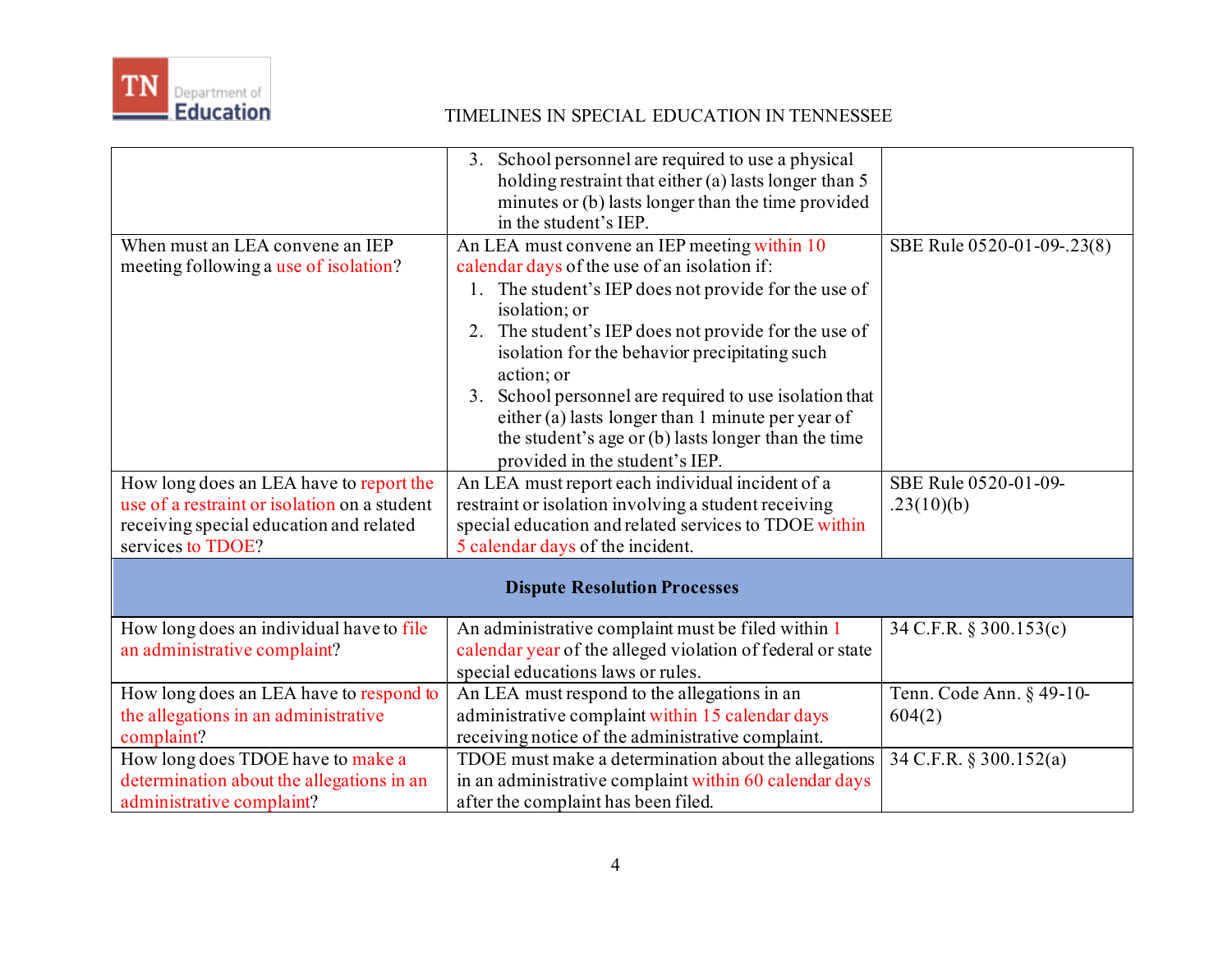

| How long does an individual have to file a<br>due process complaint?                                                                      | A due process complaint must be filed within 2<br>calendar years of the date that the complainant knew or<br>should have known of the alleged violation.                                                                                                                                                                                                                                                                                                                                                                                                                                                                                                                                                                                                                                                                                                                                                                                                                                                                                                                                                      | 34 C.F.R. § 300.511(e)    |
|-------------------------------------------------------------------------------------------------------------------------------------------|---------------------------------------------------------------------------------------------------------------------------------------------------------------------------------------------------------------------------------------------------------------------------------------------------------------------------------------------------------------------------------------------------------------------------------------------------------------------------------------------------------------------------------------------------------------------------------------------------------------------------------------------------------------------------------------------------------------------------------------------------------------------------------------------------------------------------------------------------------------------------------------------------------------------------------------------------------------------------------------------------------------------------------------------------------------------------------------------------------------|---------------------------|
| How long does an LEA have to convene a<br>resolution meeting once a due process<br>complaint has been filed?                              | An LEA must convene a resolution meeting with the<br>parent and the relevant members of the student's IEP<br>team within 15 calendar days of receiving notice of the<br>due process complaint.                                                                                                                                                                                                                                                                                                                                                                                                                                                                                                                                                                                                                                                                                                                                                                                                                                                                                                                | 34 C.F.R. § 300.510(a)(1) |
| How long does an administrative law<br>judge have to make a written<br>determination about the allegations in a<br>due process complaint? | An administrative law judge must make a<br>determination about the allegations in a due process<br>complaint within 45 calendar days of one of the<br>following events occurring:<br>1. The parent and the LEA agree in writing to waive<br>the resolution meeting. Day 1 of the 45-day<br>timeline starts the day after the date of the written<br>agreement; or<br>2. The parent and the LEA attend a resolution<br>meeting or mediation but agree in writing that no<br>agreement is possible at any point prior to 30<br>calendar days passing since the LEA received<br>notice of the due process complaint. Day 1 of the<br>45-day timeline starts the day after the date of the<br>written agreement; or<br>3. 30 calendar days pass since the LEA received<br>notice of the due process complaint. Day 1 of the<br>45-day timeline starts the on the 31st day after the<br>LEA received notice of the due process<br>complaint.<br>The parties may agree to extend the 45-day timeline or<br>the administrative law judge may enter an order<br>extending the 45-day timeline upon motion by a party. | 34 C.F.R. § 300.510(c)    |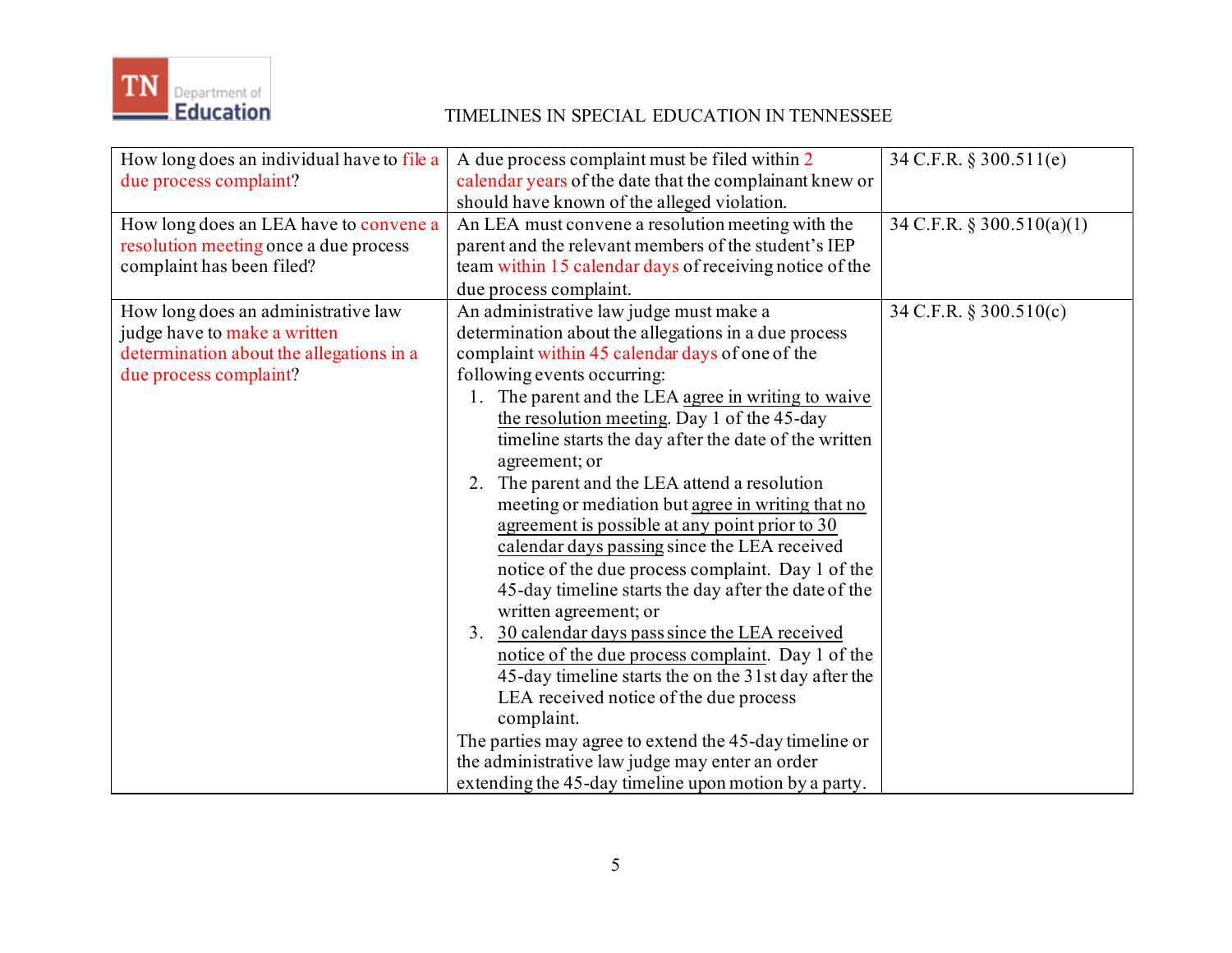

| How long does an LEA have to convene a<br>resolution meeting once an expedited due<br>process complaint has been filed?<br>When must an expedited due process<br>hearing be held? | An LEA must convene a resolution meeting with the<br>parent and the relevant members of the student's IEP<br>team within 7 calendar days of receiving notice of the<br>expedited due process complaint.<br>An expedited due process hearing must be held within<br>20 school days of one of the following events<br>occurring:<br>1. The parent and the LEA agree in writing to waive<br>the resolution meeting. Day 1 of the 20-day<br>timeline starts the day after the date of the written<br>agreement; or<br>2. The parent and the LEA attend a resolution<br>meeting or mediation but agree in writing that no<br>agreement is possible at any point prior to 15<br>calendar days passing since the LEA received<br>notice of the expedited due process complaint.<br>Day 1 of the 20-day timeline starts the day after<br>the date of the written agreement; or<br>3. 15 calendar days pass since the LEA received<br>notice of the expedited due process complaint.<br>Day 1 of the 20-day timeline starts on the 21st<br>day after the LEA received notice of the<br>expedited due process complaint. | 34 C.F.R. § 300.532(c)(3)(i)<br>34 C.F.R. § 300.532(c)(3)(ii) |
|-----------------------------------------------------------------------------------------------------------------------------------------------------------------------------------|----------------------------------------------------------------------------------------------------------------------------------------------------------------------------------------------------------------------------------------------------------------------------------------------------------------------------------------------------------------------------------------------------------------------------------------------------------------------------------------------------------------------------------------------------------------------------------------------------------------------------------------------------------------------------------------------------------------------------------------------------------------------------------------------------------------------------------------------------------------------------------------------------------------------------------------------------------------------------------------------------------------------------------------------------------------------------------------------------------------|---------------------------------------------------------------|
| When must a mediation session be<br>scheduled?                                                                                                                                    | A mediation session must be scheduled "in a timely<br>manner."                                                                                                                                                                                                                                                                                                                                                                                                                                                                                                                                                                                                                                                                                                                                                                                                                                                                                                                                                                                                                                                 | 34 C.F.R. § 300.506(b)(5)                                     |
| <b>Miscellaneous</b>                                                                                                                                                              |                                                                                                                                                                                                                                                                                                                                                                                                                                                                                                                                                                                                                                                                                                                                                                                                                                                                                                                                                                                                                                                                                                                |                                                               |
| If a student's parent requests access to<br>inspect and review the student's                                                                                                      | Under FERPA, an LEA must provide the student's<br>parent access to the student's educational records                                                                                                                                                                                                                                                                                                                                                                                                                                                                                                                                                                                                                                                                                                                                                                                                                                                                                                                                                                                                           | 34 C.F.R. § 99.10(b)                                          |